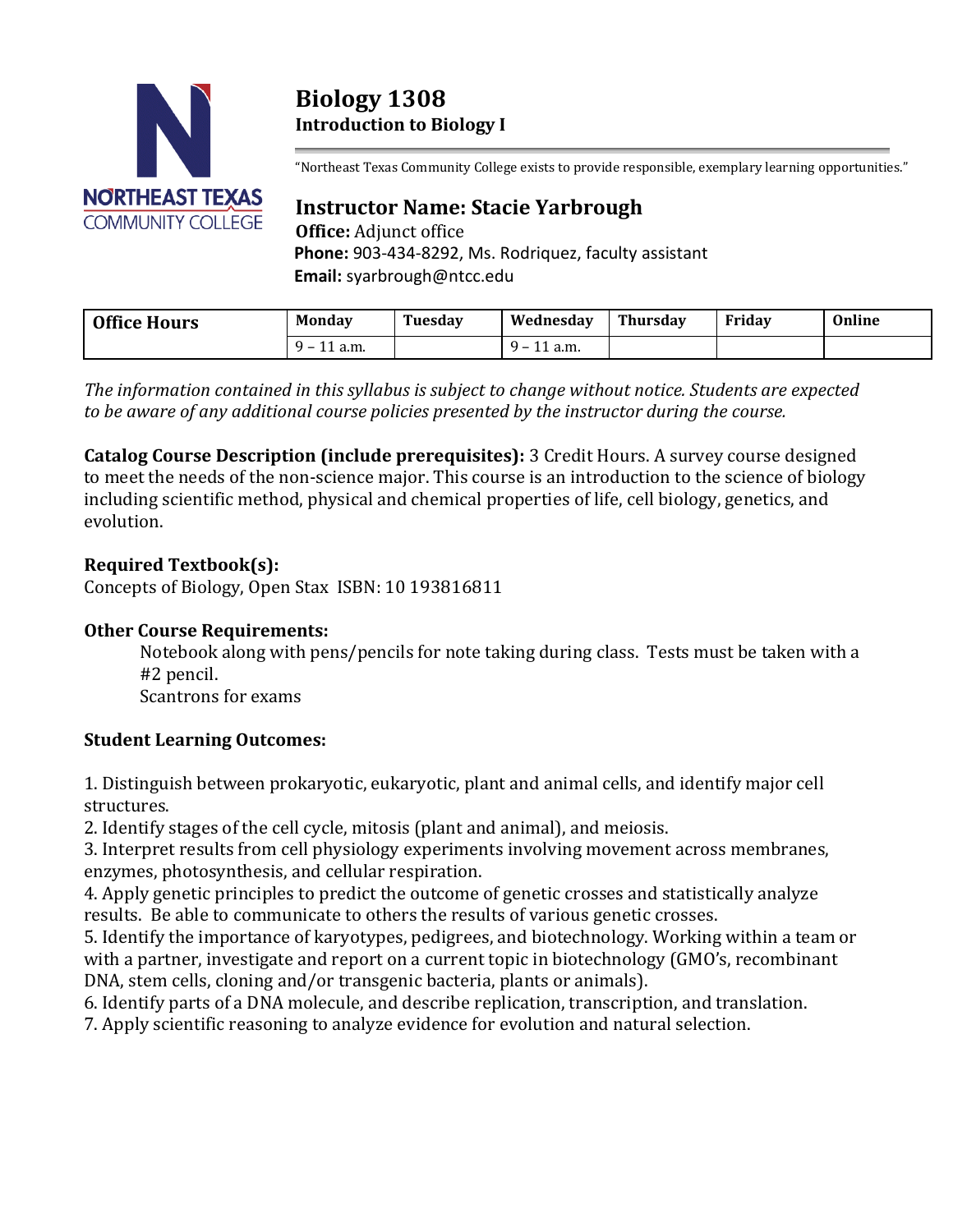#### **Lectures & Discussions:**

Week 1: Introduction to Biology Week 2: Chemistry of Life Week 3: Exam 1(Ch. 1 and 2) Week 4: Cell Structure and Function Week 5: Exam 2 (Ch. 3) Week 6: How Cells Obtain Energy Week 7: Photosynthesis Week 8: Exam 3 (Ch. 4 & 5) Week 9: Reproduction at the Cellular Level Week 10: The Cellular Basis of Inheritance Week 11: Exam 4 (Ch. 6 & 7) Week 12: Patterns of Inheritance Week 13: Molecular Biology Week 14: Biotechnology Week 15: Exam 5 (Ch. 8- 10) and Research Reports due Week 16: Final Exam

## **Evaluation/Grading Policy:**

Evaluation is accomplished as follows:

 $Quizzes = 10%$ Biotechnology Report = 10% Unit Exams = 60% Final Exam = 20%

Grades will be awarded as follows:

 $89.5 - 100\% = A$  $79.5 - 89.4\% = B$  $69.5 - 79.4\% = C$  $59.5 - 69.4\% = D$ Below  $59.5% = F$ 

## **Tests/Exams:**

All exams include both objective (multiple choice, true-false, matching) and subjective questions over notes and text material and any additional outside reading that may be assigned.

#### **Assignments:**

Quizzes over lecture and a research report on a topic in biotechnology.

## **Other Course Requirements:**

Information regarding the research report will be given as a handout.